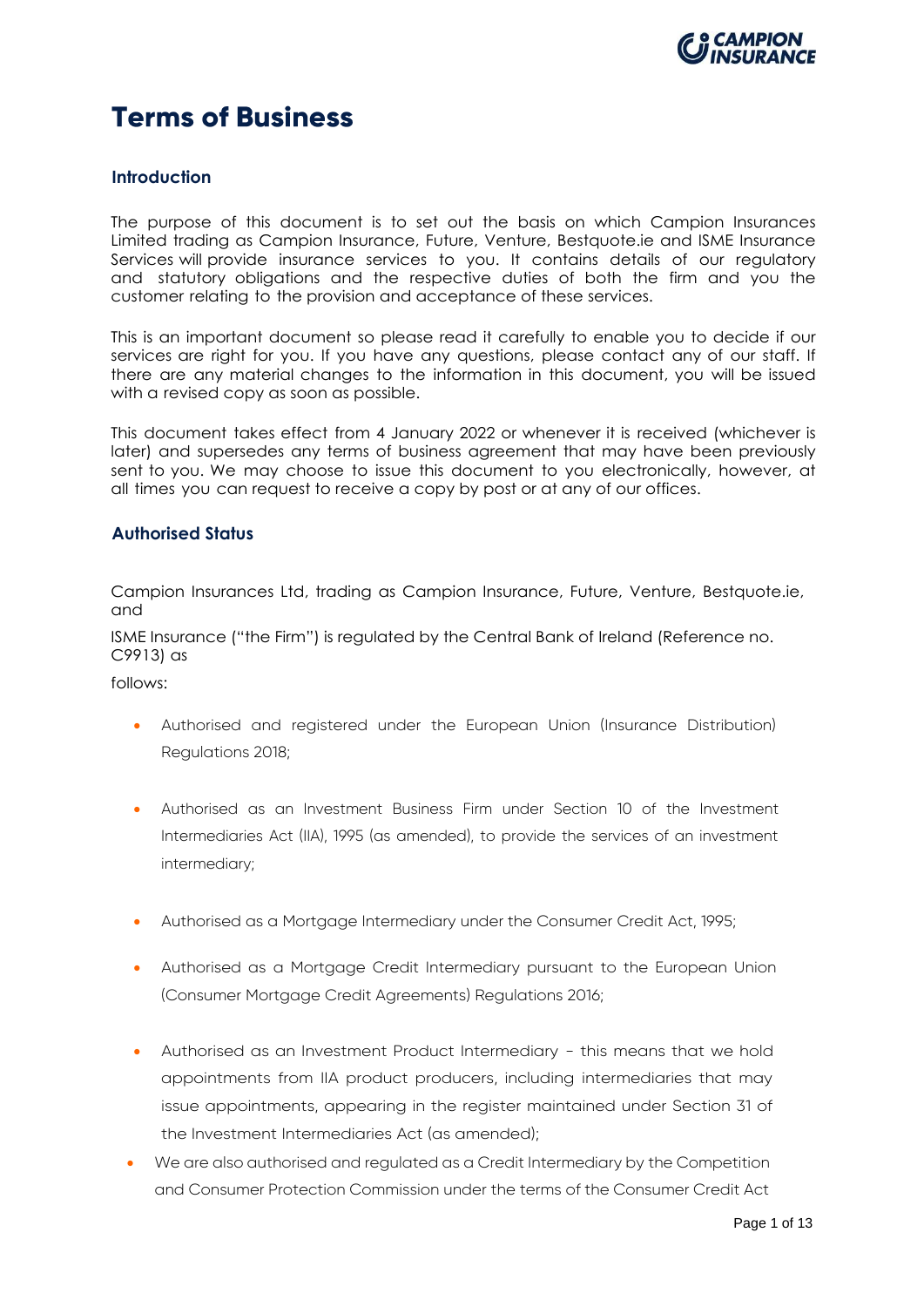

1995;

• Copies of our authorisations are available on request and are displayed in the public areas of our offices.

Our registered office is at Otter House, Modern Plant Building, Naas Road, Dublin 22 (Company No. 269654). Copies of our Authorisations can be viewed in each of our offices.

You may contact the Central Bank of Ireland on 0818 777 777 or alternatively visit their website at [centralbank.ie](http://www.centralbank.ie/) to verify our credentials.

## **Statutory Codes**

The Firm is subject to and complies with the Central Bank of Ireland Consumer Protection Code, Minimum Competency Code, Fitness & Probity Standards and the Handbook of Prudential Requirements for Investment Intermediaries. These codes and standards offer protection to consumers and can be found on the Central Bank of Ireland website [centralbank.ie](http://www.centralbank.ie/) and use search for 'Codes/Guidance on Regulatory Requirements'.

## **Services Provided**

We provide advice and placement facilities in relation to General Insurance, Life Assurance products and services, Mortgages and deposits. As a credit intermediary, we can also arrange premium finance with premium finance providers.

Based on the information that you provide we will identify and recommend a suitable product(s) from product providers or insurance undertakings with whom we hold agencies (a copy of this list is available on request). We endeavor to provide our customers with the most suitable product to suit their requirements.

The principal regulated activities of the firm are transacted on the basis of a fair and personal analysis of the market, i.e., we provide advice to our clients on the basis of a sufficiently large number of contracts and providers available which will enable us to make a recommendation in accordance with accepted professional criteria. In this regard we consider the following criteria:

- The needs of the customer:
- The size of the order:
- The number of providers in the market that deal with brokers;
- The market share of each of those providers;
- The number of relevant products available from each provider;
- The availability of the information about the products;
- The quality of the product and service provided by the provider;
- Cost and any other relevant consideration.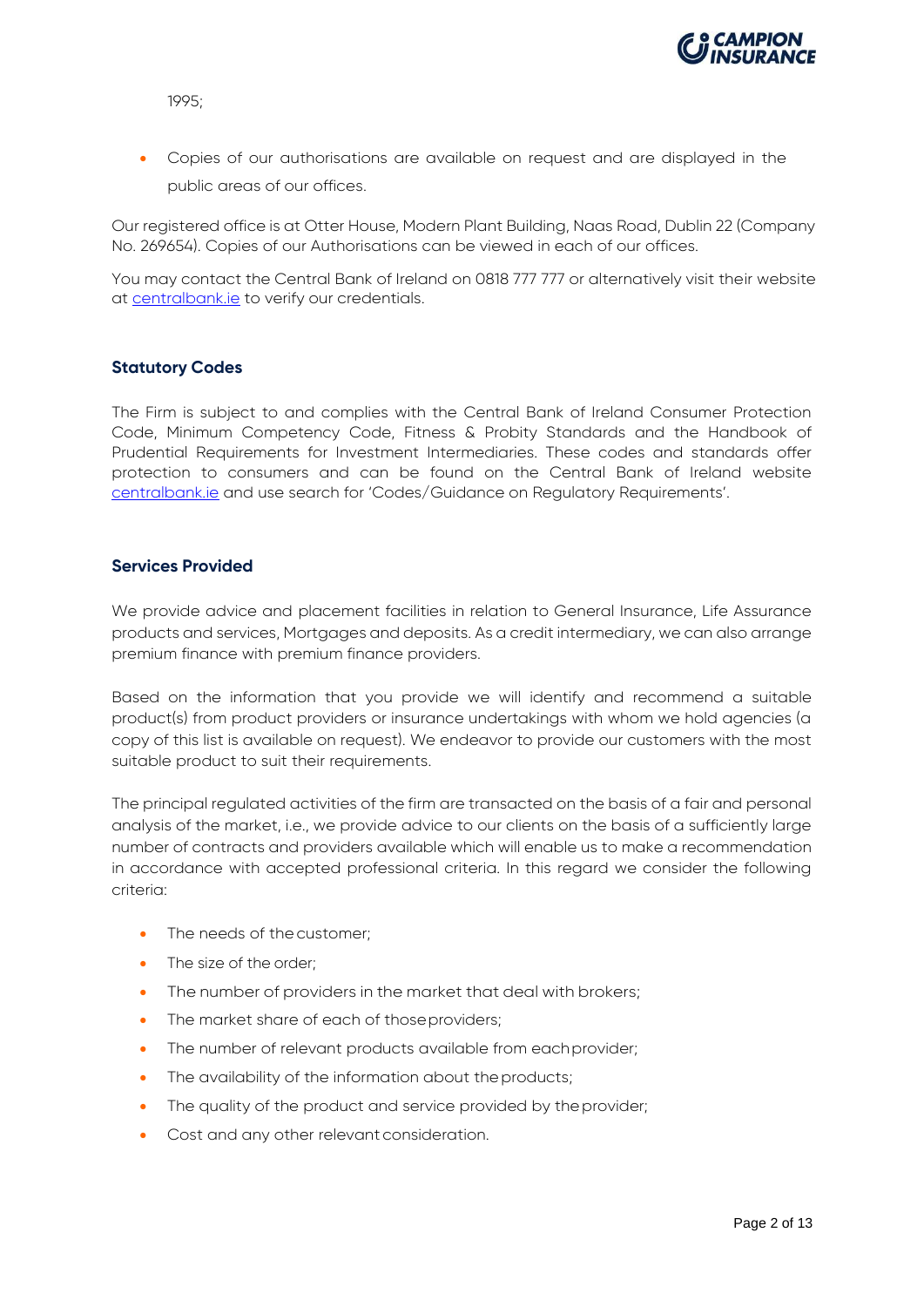

However, there are exceptions to this as follows:

**Vintage Motor Cover** - We only offer insurance products for vintage motor vehicles for member of the IVETA which are underwritten by FBD Insurance DAC.

**Health Insurance** - We only offer insurance products for private medical insurance, which are underwritten by Irish Life Health Designated Activity Company.

**Dental Insurance** - We offer a range of dental insurances products, which are provided by Decare Dental Insurance Ireland Limited only.

**Mortgages** - We offer advice on a fair and personal analysis basis in respect of this product and in this regard, we hold agency appointments with AIB Mortgage Bank, KBC Bank Ireland plc., Haven Mortgages Limited, Permanent TSB plc, Brokers Ireland Network Services Limited trading asBrokers Ireland Mortgage Services, Dilosk DAC and Ulster Bank Ltd.

**Deposit broking** - We only have facilities to place deposits with Permanent TSB plc. and Investec Bank Plc.

**Legal Expenses** in respect of Home, Motor and Commercial insurances - we offer these products provided by ARAG Legal ProtectionLimited.

**Travel Insurance** - We offer access as introducer only to travel insurance arranged by KennCo Underwriting Ltd T/A KennCo Insurance with Lloyd'<sup>s</sup> Insurance Company S.A and Amtrust Europe Ltd.

We do not have any 'tied' relationships with any institution.

## **Sustainability Disclosure Financial Regulations**

We do not currently consider sustainability risks such as environmental, social, and governance when providing advice on which Insurance Based Investment Product (IBIP) and/or Pension Product is most suitable to meet your needs. However, sustainability risks and the results of such assessment are integrated into our providers' documentation and will set out if and how they have considered such factors.

We will review this position on an annual basis or as guidance is suitably developed by statutory or industry bodies for intermediaries in order to fulfill any further obligations that may arise in this regard.

## **Add-on Covers**

We offer Family Legal Protection/Motor Legal Protection cover on our home and motor policies (including light commercial vehicles up to 3.5 tons) – this is optional cover and if you decide to take this up it will be indicated separately on your invoice. We also offer Commercial Legal Protection cover and if you decide to take up this optional insurance, it will also be indicated on the quotation and invoice.

We recommend ARAG Legal Protection products to our customers. However, this is an optional cover. Policy wording is available on request. In the event that the main policy covers are cancelled mid-term, the premium paid for the ARAG cover is not refundable.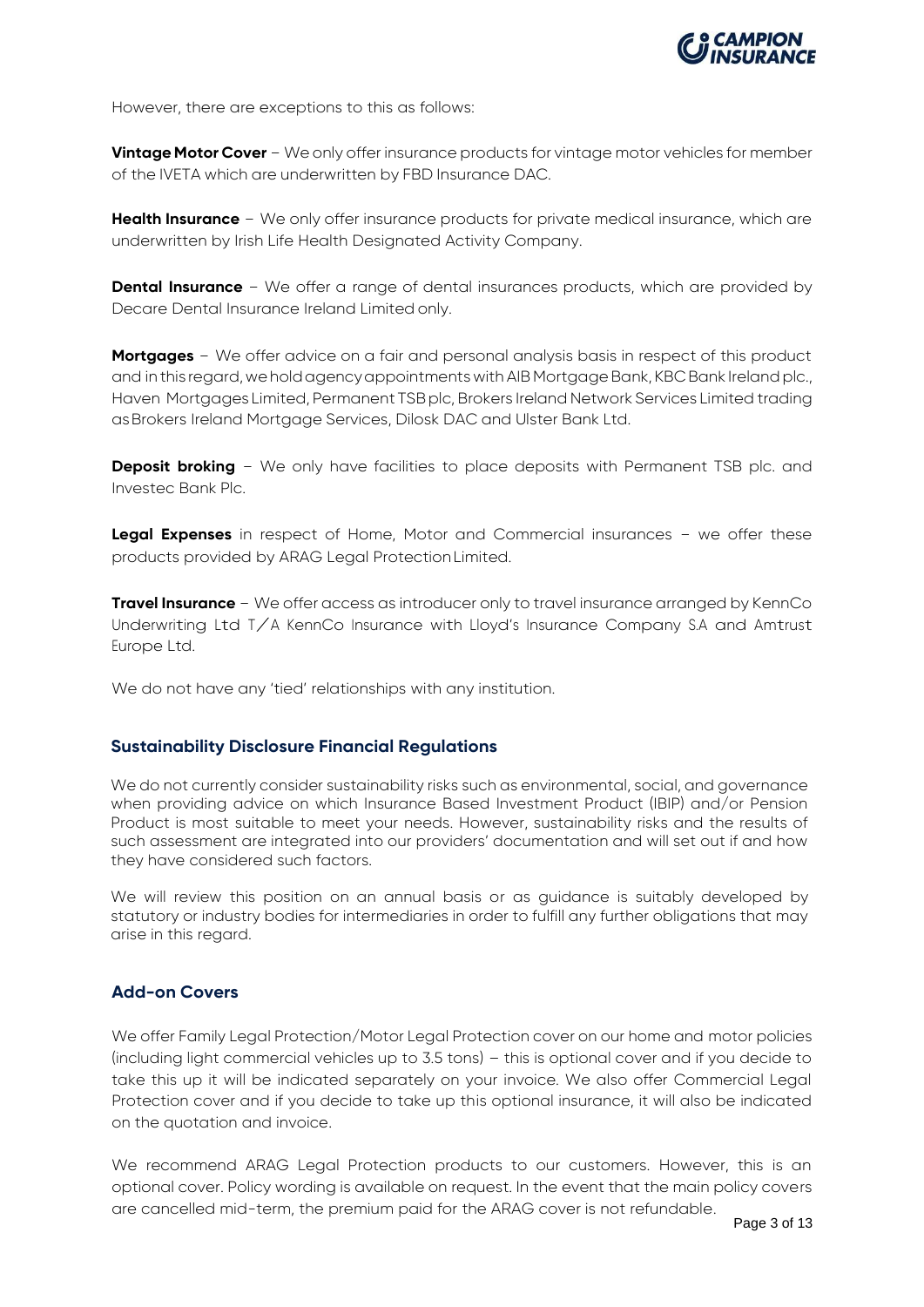

## **Regular Reviews**

It is in your best interests that you review, on a regular basis, the products which we have arranged for you. As your circumstances change, your needs will change which may result in you having insufficient insurance cover and/or inappropriate investments. We would therefore advise that you contact us to ensure that you are provided with up to date advice and products best suited to your needs.

## **Selection of Insurers**

We hold a significant number of appointments with insurers/product providers so that we can offer a range of products that best matches our customers' needs. However, we cannot take responsibility for or guarantee the financial stability of any of these entities with whom we place business on your behalf.

## **Quotations**

All quotations are valid for 7 days. All quotations and cover are subject to acceptance by the insurer concerned. A full copy of the insurers' policy wording, terms and conditions is available upon request. Please note full disclosure of all material facts should be made including medical history and claims. Failure to disclose all relevant information could result in your policy being cancelled, claims not being paid, difficulty in getting insurance elsewhere and in the case of property insurance, failure to have property insurance in place could lead to a breach of the terms and conditions attaching to any loan secured on the property.

## **Policy Documents**

Following inception of cover, a policy document will be issued to you This document will set out in detail the conditions applicable, operative endorsements, terms, conditions, exceptions and warranties of the policy. We strongly advise that you read this document carefully (including the policy schedule or other documentation enclosed with it), report any errors that you discover or query you may have to us immediately and retain all documentation in a safe place. We may issue your policy documents electronically to you via email or by giving you a link to our website where you can access the relevant document. At all times, you can request a paper copy of the document to be sent to your home address and we will issue this to you within 5 working days of your request.

## **Cooling OFF Period**

You may cancel a contract of insurance, by giving notice in writing to the insurer, within 14 working days after the date you were informed that the contract is concluded. This does not affect the notice periods already provided under the European Union (Insurance and Reinsurance) Regulations 2015 (S.I> No. 485 of 2015) or the European Communities (Distance Marketing of Consumer Financial Services ) Regulations 2004 (S.I. No. 853 of 2004) which is 30 days in respect of life policies, irrespective of whether the sale took place on a nonface to face basis, and 14 days in respect of general policies and only on sales that took place on a non-face to face basis (distance sales). This is known as the cooling-off period.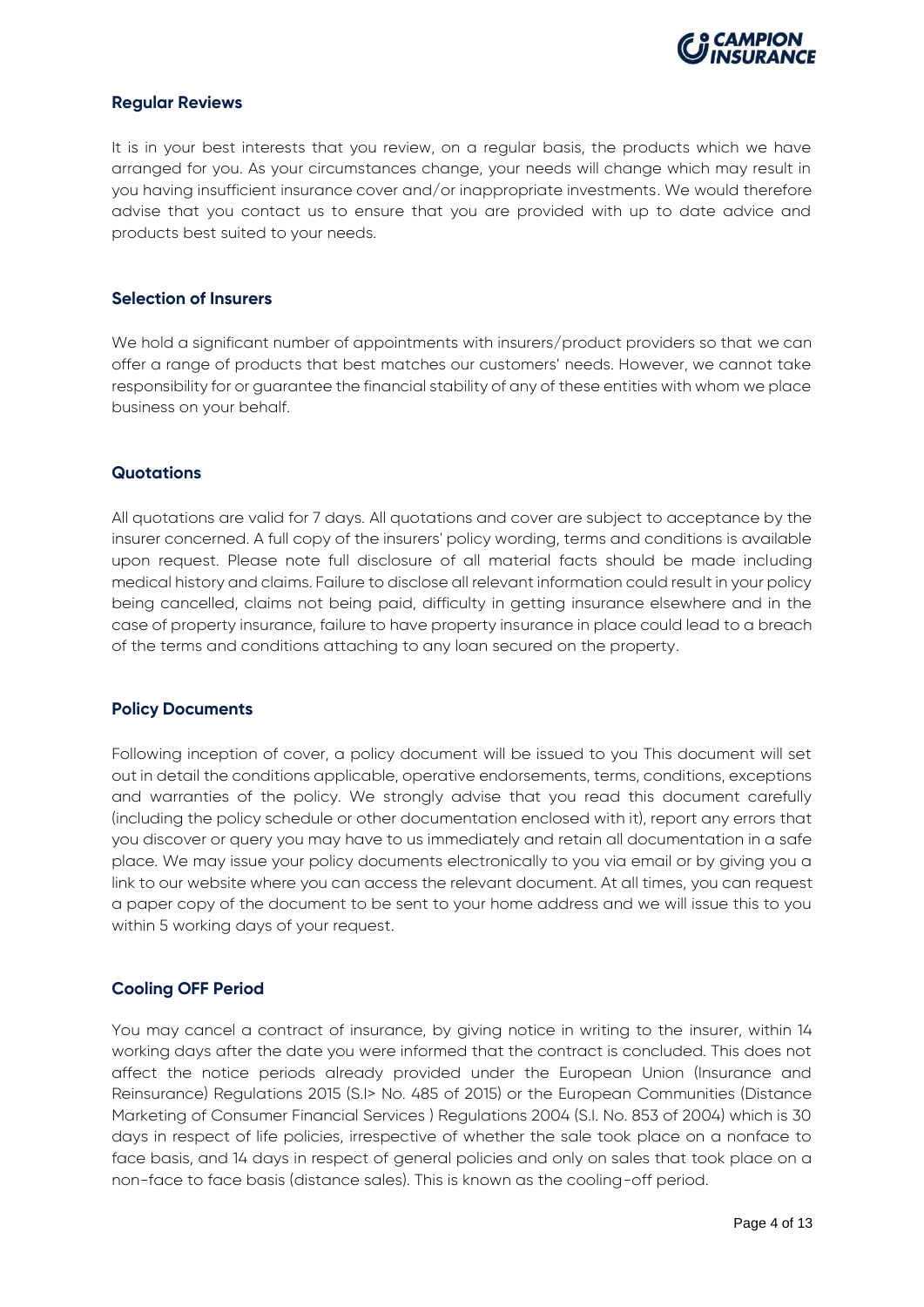

The right of withdrawal may be exercised by notice in writing to Campion Insurance Ltd quoting your policy number provided that no claim or adjustment has been made or is intended to be made or no incident has occurred which is likely to give rise to a claim or for travel policies. Should this right be exercised the insurance company may charge for the period you are on cover. For motor insurance, the insurance certificate and disc must be received by Campion Insurance Ltd before the policy can be cancelled.

The giving of notice of cancellation by you will have the effect of releasing you from any further obligation arising from the contract of insurance. The insurer cannot impose any costs on you other than the cost of the premium for the period of cover. Please note that the policy administration charge/fee is non-refundable if you choose to withdraw from the policy within the cooling off period.

This right to cancel does not apply where, in respect of life insurance the contract is for a duration of six months or less, or in respect of general insurance, the duration of the contract is less than one month.

You are under a duty to pay your premium within a reasonable time, or otherwise in accordance with the terms of the contract of insurance.

A court of competent jurisdiction can reduce the pay-out to you if you are in breach of your duties under the Act, in proportion to the breach involved.

## **Conflicts of Interest**

It is our policy to avoid situations where there is a conflict of interest. Should such a situation arise or could be perceived to arise we will declare it as soon as is practicable to do so. Where an unavoidable conflict of interest arises, we will advise you of the fact, in writing, before providing any business service. If you have not been advised of any such conflict of interest you may assume that none arises. From time to time, we have agreements with insurers for the provision of goods or services in connection with specific product development, training and promotion. All such arrangements are reviewed to ensure that they do not conflict with our customers best interests in accordance with our obligations under the Consumer Protection Code.

## **Renumeration**

We are remunerated by both commission and/or fees. Pursuant to 4.58A of the Consumer Protection Code please see a summary of the details of all commission paid or provided to us which we have agreed with our product producers on our website [Campion.com](http://www.campion.com/) a schedule of our fees is below. Please note that these fees are non- refundable. Customers also have the option of paying solely by fee if so desired. In this instance, the amount of any commission received will be deducted from the fee. We will disclose the non-life commission payable from the insurance company upon request. The actual fee amount charged will be shown separately on our quotation and invoice documentation or another durable medium. If charges cannot be ascertained in advance, we will notify you that these will be levied as part of the transaction.

In the event of advice being offered or services provided to clients for which we are not remunerated by commission in the normal way from insurance companies, we would agree a fee in advance of the provision of service.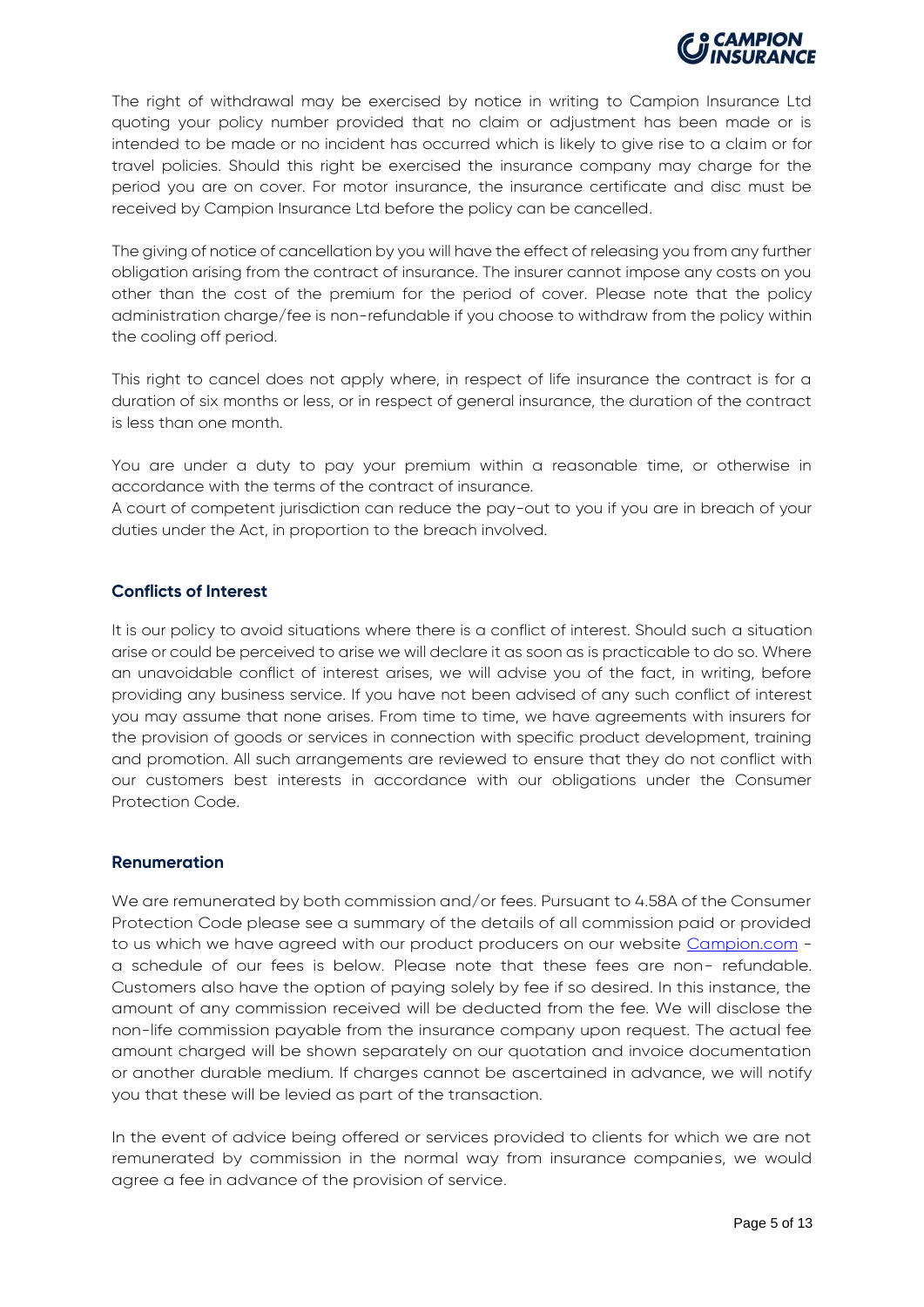

## **Third Party Charges**

We may source your insurance requirements through a managing agent/wholesale broker who may charge for their services. Such charges will be disclosed on your invoice, policy document or renewal notice.

## **Default and/or Cancellation**

You, the customer can cancel your policy at any time by giving notice in writing subject to the terms and conditions of the applicable policy. If you cancel your policy outside the cooling off period short term rates or minimum and deposit premiums may apply. We also reserve the right to instigate cancellation in the event of the following:

- Your non-payment of the premium due at inception, renewal or following an alteration;
- Your bank returns your cheque due to insufficient funds or any other reason;
- Direct Debit default;
- Non-disclosure of relevant information;
- Provision of incorrect or inaccurate information;
- Non-return of necessary documentation within the required timeframe;
- In respect of policies financed through a credit agreement with premium finance companies please note that your insurance company will begin cancellation proceedings once the second default occurs and your policy will be cancelled 10 days after the date of the second default;
- Product producers may withdraw benefits or cover too in the event of default on payments due under policies of insurance or other products arranged by you. We would refer you to policy documents or product terms for the details of such provisions;
- Mortgage lenders may seek early repayment of a loan and interest if you default on your repayments. Your home is at risk if you do not maintain your agreed repayments.

Our firm reserves the right to exercise its legal rights to receive payments due to it for business services provided.

## **Handling Client Money**

We accept payments in cash, by cheque/bank draft, credit/debit cards or electronic bank transfer in respect of all classes of insurances where an insurer/product provider has invited renewal of a policy or accepted a proposal for insurance. We cannot accept cash or negotiable instruments in any other circumstances. For certain Insurance and Investment products we may request that all payments are made payable to the provider of the product in question. Before your money is paid over to the relevant insurer/ product provider it will be held in a designated Client Premium Account.

A receipt will be issued for all monies paid and you should keep these in a safe place. Customers must pay at inception date of a contract or on or before renewal date, or as invoiced in the case of mid-term alterations. We cannot pay a premium where the customer has not paid us.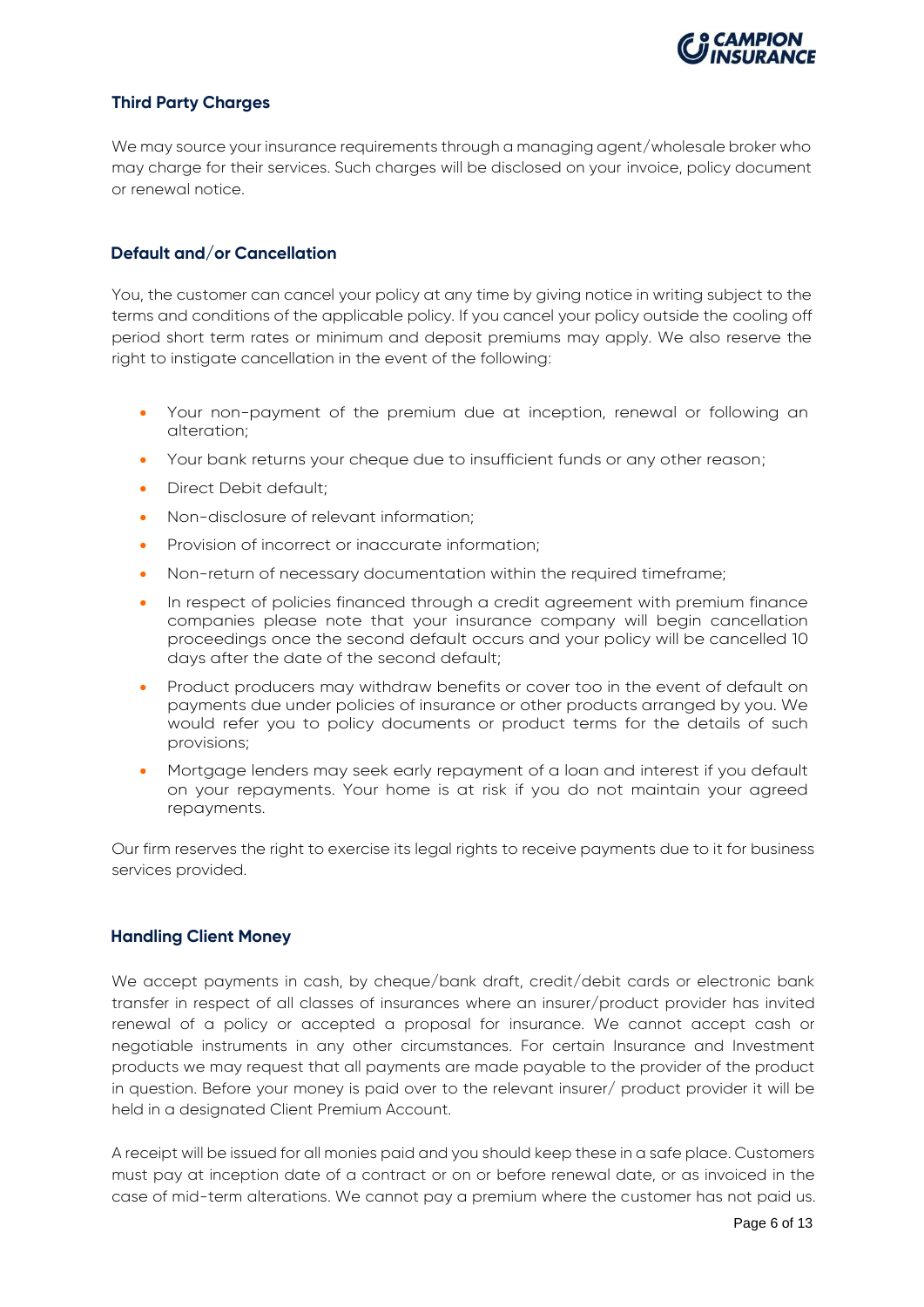

Product providers may cancel cover where a customer has failed to meet their obligations in relation to payment terms and conditions.

Once a premium is paid to us and you have been provided with a receipt, these monies are deemed to have been paid to the insurer/product providers in question which gives comfort to our customers.

## **Return Premiums**

We will refund any rebate that becomes due to you within 5 business days of receiving it or having been notified by the insurer that it is due to you. Any rebate due to you will be paid in full and any charges will not be deducted without your prior written agreement in each case.

Where the premium rebate is €10 or less we will offer you the choice of:

- (a) Receiving the premium rebate;
- (b) Receiving a reduction from a renewal premium or other premium currently due to us;

(c) Campion Insurances Limited making a donation of the rebate amount to a registered charity.

## **Premium Finance**

We can also arrange premium finance for your personal or commercial insurance policies with Close Brothers Premium Finance Limited ("Close") or Premium Credit Limited and offer these facilities to you. However, please note that these providers carry out a credit assessment before offering such credit facilities. Campion Insurance Limited may be in receipt of remuneration from the premium finance provider. As with all credit agreements, terms and conditions will apply and our staff will be happy to clarify any questions that you may have with regard to these. We strongly advise that you read all documentation relating to such agreements before entering into it and there are a few important points to note concerning such agreements:

- Funds must be available in your bank account at least a day before the instalment date to avoid a default. Please also note that Close charge a fee of €15 for each default;
- In respect of policies financed through Close please note that your insurance company will begin cancellation proceedings once the second default occurs and your policy will be cancelled 10 days after the date of the second default.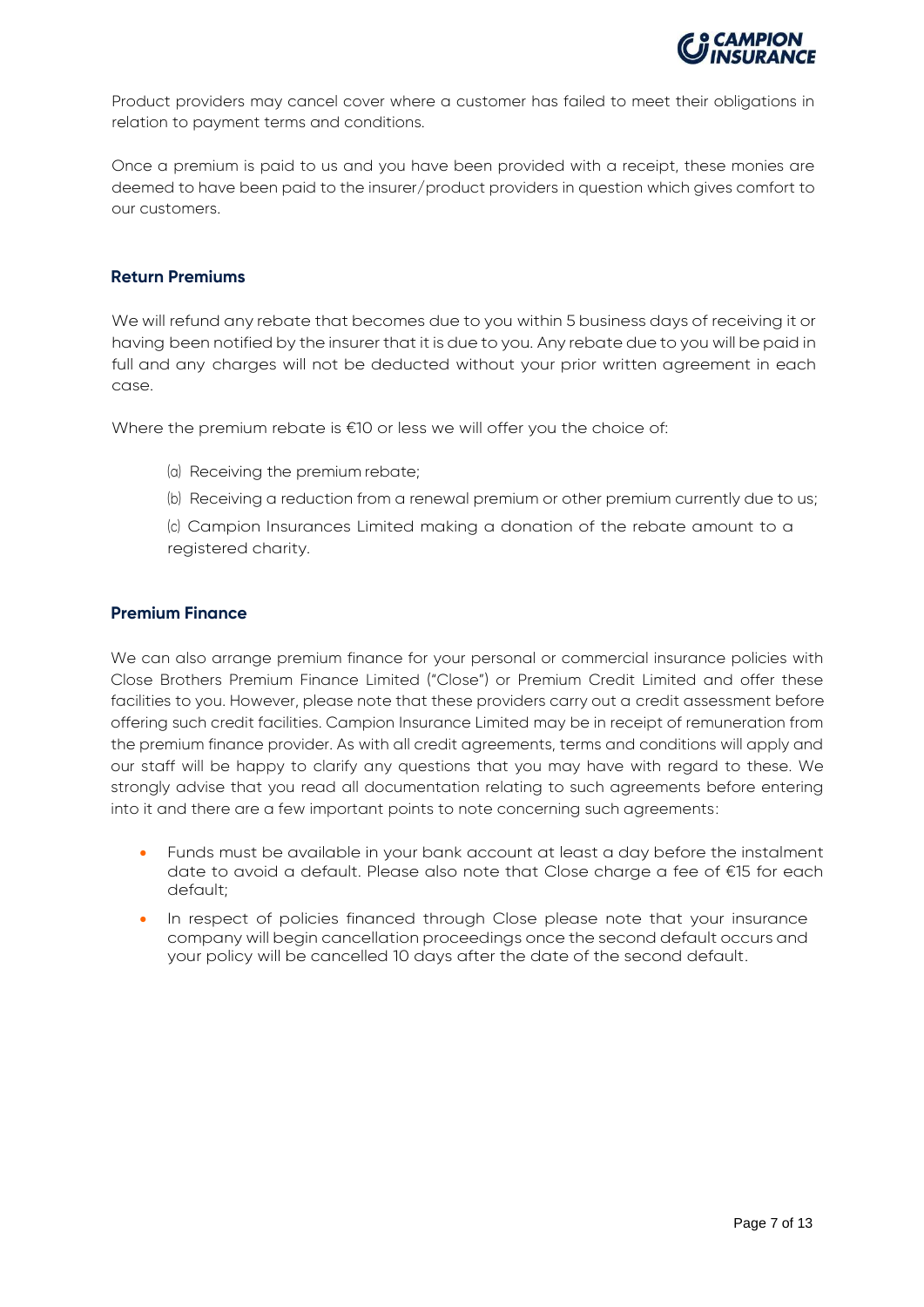

## **Schedule of Fees and Charges** (Please note these are non-refundable)

| <b>Commercial business</b>                                       | Up to €100 or up to 50% of the applicable premium, whichever<br>amount is the higher. On occasion, we may need to charge<br>rates different to the Above depending on the complexity of<br>the case. However, we will advise you of these in advance. Such<br>fees may be charged as follows:<br>• Directors/senior advisors €250 per hour;<br>• Managers/account executives €150 per hour;<br>• Support Staff €100 perhour.                                                                   |
|------------------------------------------------------------------|------------------------------------------------------------------------------------------------------------------------------------------------------------------------------------------------------------------------------------------------------------------------------------------------------------------------------------------------------------------------------------------------------------------------------------------------------------------------------------------------|
| Private Motor, commercial vehicles up to 3.5                     |                                                                                                                                                                                                                                                                                                                                                                                                                                                                                                |
| tons and tractors                                                | Up to €300.                                                                                                                                                                                                                                                                                                                                                                                                                                                                                    |
| Home                                                             | Up to €300.                                                                                                                                                                                                                                                                                                                                                                                                                                                                                    |
| <b>Travel</b>                                                    | Up to $E25$ .                                                                                                                                                                                                                                                                                                                                                                                                                                                                                  |
| Caravan                                                          | Up to $€75$ .                                                                                                                                                                                                                                                                                                                                                                                                                                                                                  |
| Vehicles covered under the Campion Vintage<br><b>Motor Cover</b> | Up to €100.                                                                                                                                                                                                                                                                                                                                                                                                                                                                                    |
| <b>Pleasure Craft</b>                                            | Up to €100.                                                                                                                                                                                                                                                                                                                                                                                                                                                                                    |
| <b>Personal Accident</b>                                         | Up to €100.                                                                                                                                                                                                                                                                                                                                                                                                                                                                                    |
| <b>Personal Travel</b>                                           | Up to $E$ 25.                                                                                                                                                                                                                                                                                                                                                                                                                                                                                  |
| <b>Commercial Travel</b>                                         | Up to €100.                                                                                                                                                                                                                                                                                                                                                                                                                                                                                    |
| <b>Health</b>                                                    | Up to €100. Irish Life Health DAC pay us a commission<br>based on a % of the premium.                                                                                                                                                                                                                                                                                                                                                                                                          |
| Mid- term alterations to a policy                                | Up to $\epsilon$ 100 (applies to personal lines only).                                                                                                                                                                                                                                                                                                                                                                                                                                         |
| <b>Duplicate documentation</b>                                   | Up to €45.                                                                                                                                                                                                                                                                                                                                                                                                                                                                                     |
| Roll over direct debit                                           | Some product providers may collect our fee on our behalf if<br>your policy is paid to them by direct debit.                                                                                                                                                                                                                                                                                                                                                                                    |
| <b>Mortgages</b>                                                 | We may charge a fee of up to €500.00 for assisting and<br>advising in the mortgage process (depending on the<br>complexity of the case) and this fee is payable even if we<br>have not been successful in obtaining a mortgage for you.<br>If we subsequently secure a Letter of Offer for you and you<br>do not proceed with the loan, there will be an additional<br>charge of<br>€250 for our services. We receive commission from lenders at<br>a rate of up to 1% of the amount borrowed. |
| <b>Premium finance</b>                                           | Up to €20 for set up and €15 for cancellation. As a credit<br>intermediary, we may be remunerated by the finance<br>provider when finance is arranged.                                                                                                                                                                                                                                                                                                                                         |
| <b>Life Assurances</b>                                           | We are remunerated by both commission and/or fees. The<br>service can be provided on a fee only basis if desired.<br>Clients may pay in full for the service provided by means of fee,<br>which will be agreed in writing with you in advance of the<br>provision of service. The amount of any commission received will<br>be deducted from any fee payable. Our fees are charged as<br>follows:                                                                                              |
|                                                                  | Director/senior consultant €250 per hour;<br>• Consultant €150 per hour;<br>• Administrator €100 per hour;<br>• Annual review fee 0.5% of the fund.                                                                                                                                                                                                                                                                                                                                            |
| <b>Claims handling</b>                                           | By agreement and which will be set out in writing to you.                                                                                                                                                                                                                                                                                                                                                                                                                                      |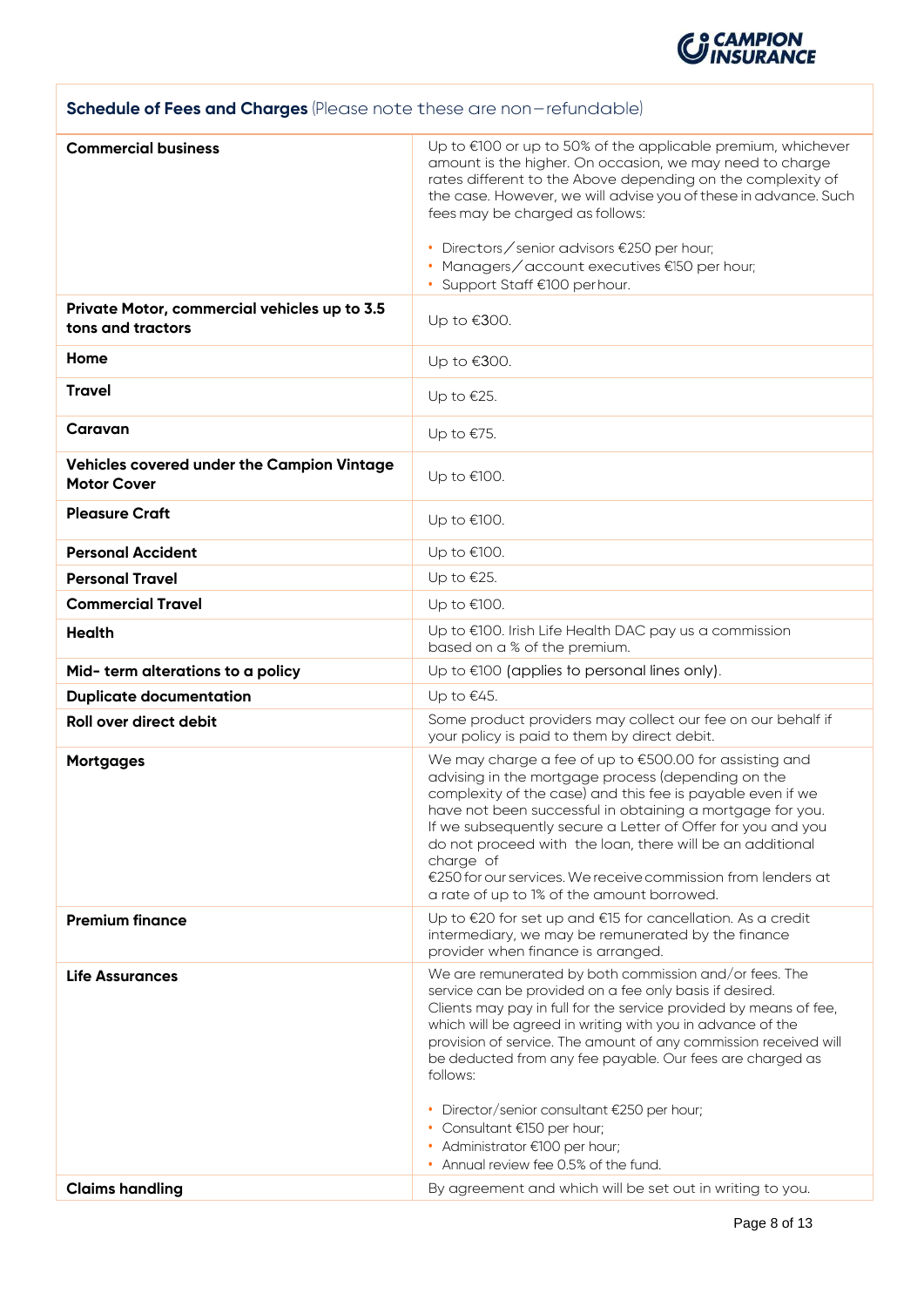## **Call Recording**

Please note that telephone calls to and from our offices may be recorded for quality, training and verification purposes, to assist in the complaints procedure and/or to help detect fraud and also to ensure the accuracy of our consumer records. All data recorded in this way is managed in keeping with Data Protection Acts. A copy of your recorded telephone call can be made available to you on request.

#### **Instructions for Policy Amendments**

It is important to note that where an instruction is transmitted to amend your policy via phone message, text, email or fax that you are aware that these changes in cover are only operative provided they have been confirmed by Campion Insurances Limited. For the avoidance of doubt please note that leaving a voice message on our answering service is not a basis to assume that cover has been put in place. We will only take instruction to cancel or lapse a policy from you. In some cases, we may also deal with other people contacting us on your behalf as long as we have your permission In those circumstances, we will only take instructions to change a policy from you, your husband, wife or civil partner or your parent. If you would prefer that we only deal with you, please let us know. In exceptional circumstances, it may be necessary for us to deal with other people, for example, if you are incapacitated and if a next of kin contacts us in relation to your policy.

## **Claims**

It is important to note that failure to notify a claim or potential claim without delay could result in a claim being refused. When you notify us, you must include all material facts concerning the claim. The policy wording will describe in detail the procedures and conditions in connection with making a claim. It should be noted that there is no cover for defence costs incurred without insurer's prior consent. Insurers may appoint a loss adjuster to assist them in the handling of a claim. You may also appoint a loss assessor to act in your interest but doing so will be at your own expense.

### **Governing Law and Language**

The laws of Ireland form the basis for establishing relations between you and Campion Insurances Limited. All contracts, terms, conditions and communications relating to any policies you may enter into with this firm will be in English.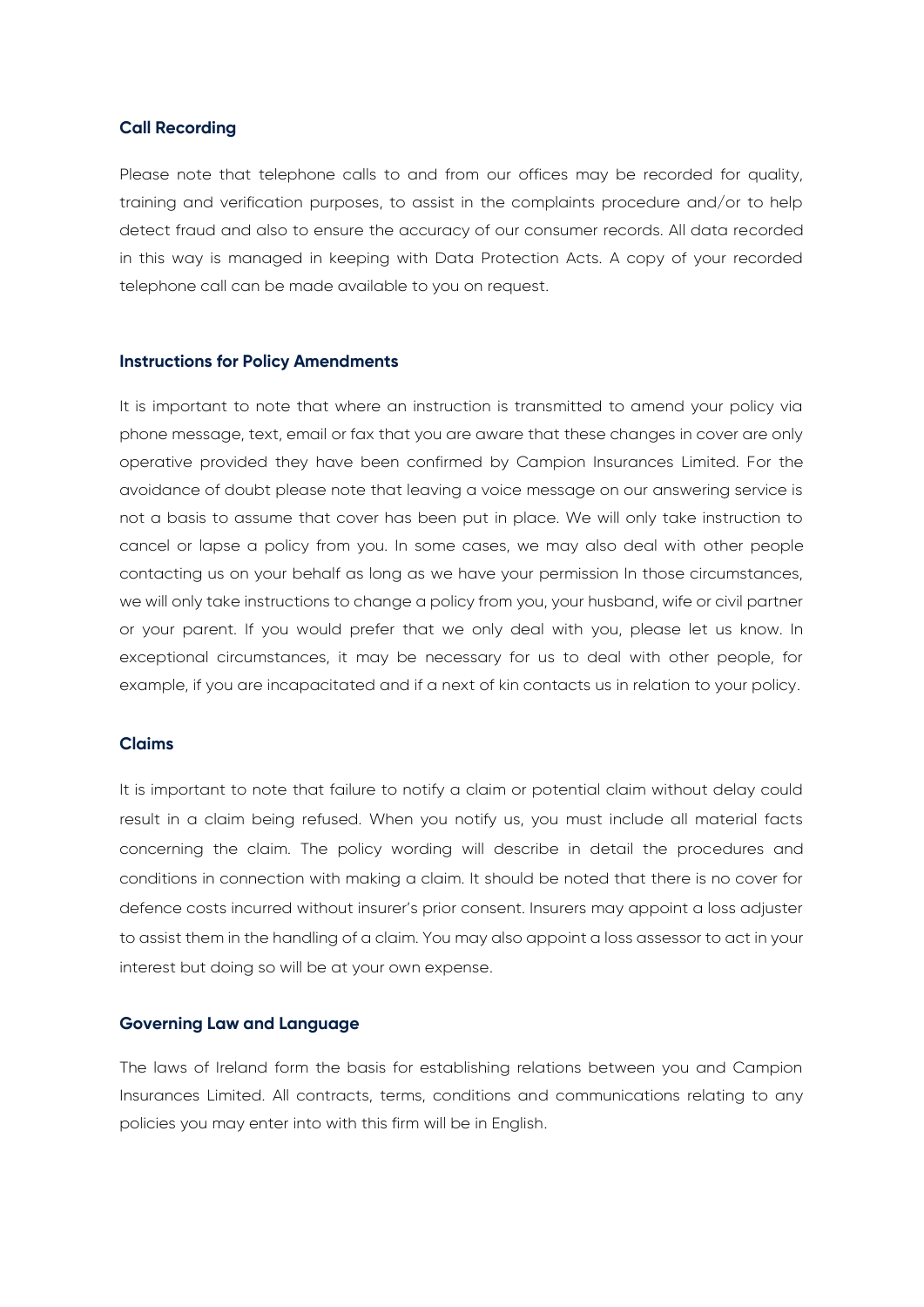## **Complaints Procedure**

We have a written procedure in place for the effective handling of complaints. If you are unhappy with any aspect of our service, you can let us know by contacting us by phone, in person, or in writing. Complaints in writing should be addressed to the Compliance Officer, Campion Insurance Ltd, Modern Plant Building, Naas Road, Dublin 22 Each complaint will be acknowledged by us within 5 working days and updates will be advised in intervals of not more than 20 working days. We will make every effort to resolve the complaint within 40 working days and where this is not possible you will be notified in writing. Findings will be furnished to you within 5 working days of completion of the investigation. In the event that you are not satisfied with our handling of and response to your complaint, you can contact the following:

Financial Services and Pensions Ombudsman Lincoln House, Lincoln Place Dublin 2, D02 VH29

**Tel:(01)567 7000Email[: info@fspo.ie](mailto:info@fspo.ie) Website: [fspo.ie](http://www.fspo.ie/)**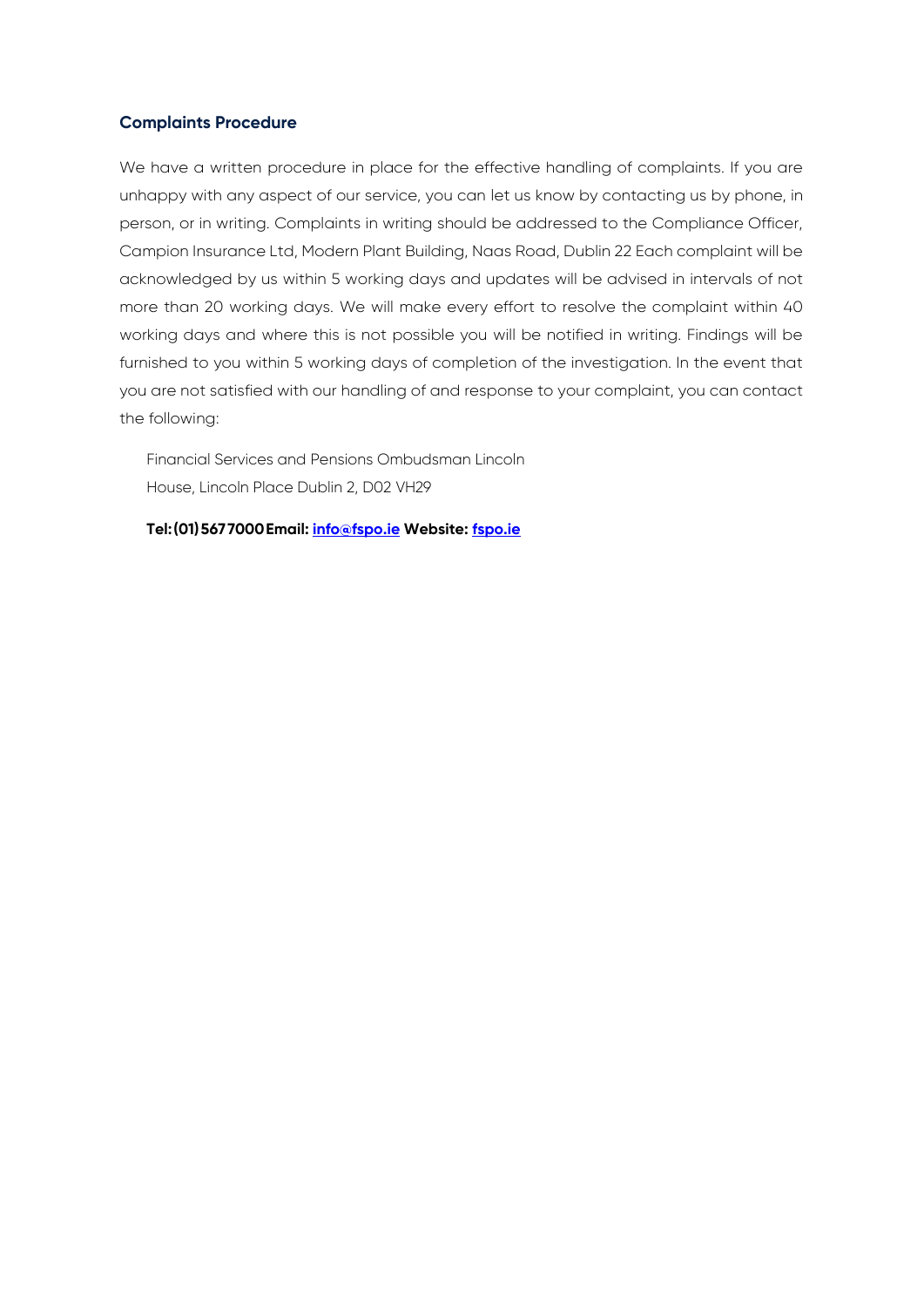## **Data Protection**

We comply with the requirements of the Data Protection Acts 2018 and General Data Protection Regulations (GDPR) 2018. The data which you provide to us will be held on a computer database and paper files for the purpose of arranging transactions on your behalf. We may also obtain data on you through agreements with third parties such as Financial Institutions/Lenders, Insurers, credit referencing agencies such as Irish Credit Bureau, Central Credit Register, joint applicants, ID-Pal or other people appointed to act on your behalf. We use this information to help us offer you suitable products and services. The data will be processed only in ways compatible with the purposes for which it was given and as outlined in our Privacy Policy (download our Privacy Policy from our Website or ask for a printed copy next time you are in any of our offices) and our internal Data Protection Policy.

In addition to the details outlined in the Privacy Policy, if you hold insurance to provide cover against any third-party liability that may be incurred by you, where for whatever reason you cannot be found or you become insolvent, or the court finds it just and equitable to so order, then your rights under the contract will be transferred to and vest in the third party even though they are not a party to the contract of insurance. The third party has a right to recover from the insurer the amount of any loss suffered by them. Where the third party reasonably believes that you as policyholder have incurred a liability the third party will be entitled to seek and obtain information from the insurer or from any other person who is able to provide it concerning:

- The existence of the insurance product;
- Who the insurer is;
- The terms of the contract, and
- Whether the insurer has informed the insured person that the insurer intends to refuse liability under the contract.

We offer you the choice of receiving communication (including documentation) either on paper or by another durable medium such as email, SMS or on our website [Campion.com.](http://www.campion.com/) Where you have chosen to provide us with your email address and/or mobile number for communication (including documentation), you agree that we can communicate and contact you using electronic means. Should you not wish us to communicate with you via electronic means, please email us at [dataprotection@campionins.com](mailto:dataprotection@campionins.com) or contact us at any of our offices and we will send correspondence to you using standard post.

We would also like to keep you informed of mortgage, insurance, investment and any other services provided by us or associated companies with which we have a formal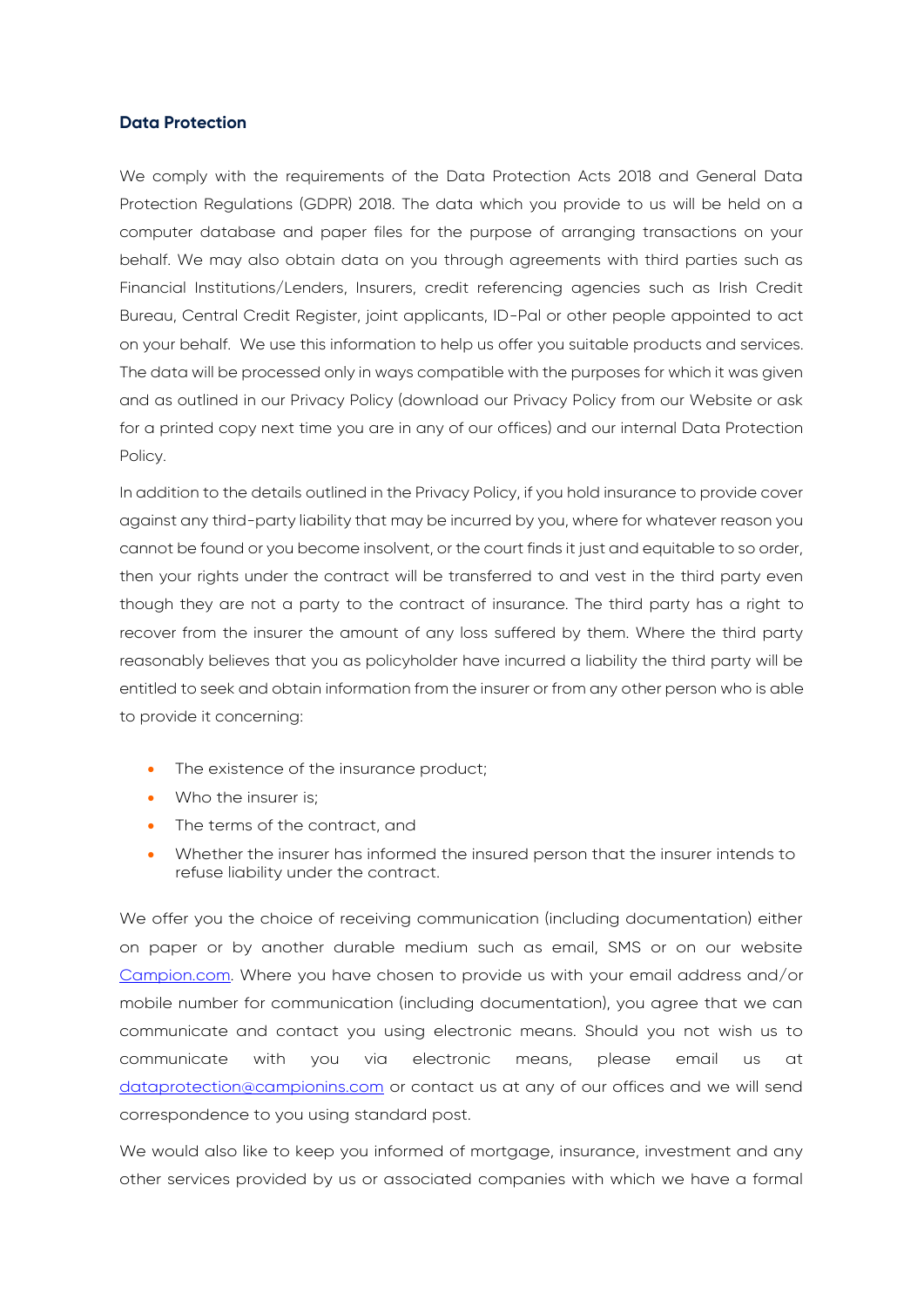business arrangement which we think may be of a legitimate interest to you. We would like to contact you by way of letter, email or telephone call and text. If you no longer wish your information to be used for marketing purposes, please email us at [dataprotection@campionins.com](mailto:dataprotection@campionins.com)

You have the right at any time to request a copy of any 'personal data' within the meaning of the GDPR that our office holds about you and to have any inaccuracies in that information corrected. Please contact us at [dataprotection@campionins.com](mailto:dataprotection@campionins.com) if you have any concerns about your personal data.

CCTV are in place in all of our offices to ensure the security of our premises, aiding in the prevention and detection of theft and other crimes, and supporting the maintenance of health and safety standards in the workplace. CCTV images are governed by legislation under the GDPR.

## **E-Mail Communication and the Internet**

We may choose to correspond with you by means of electronic communication (as defined in the Electronic Commerce Act 2000). Electronic communication may be corrupted and may not be either private or secure and, as with other means of delivery, there is a risk of inadvertent misdirection or non-delivery

We cannot guarantee the security and integrity of electronic communication sent by you.

It is your responsibility to carry out a virus check on electronic communication and attachments. While we take reasonable steps to ensure the integrity of our data transmission systems, we cannot guarantee that our communication will be free from infection.

## **Compensation Schemes/Client Protection**

We are members of the Investor Compensation Company Limited (ICCL) established under the Investor Compensation Act 1998. This legislation provided for the establishment of a Compensation Scheme and for the payment, in certain circumstances, of compensation to certain clients of firms (known as eligible investors) covered by the Act. In the event that a right to compensation has been established, the amount payable is 90% of your loss or €20,000 (whichever is the lesser). For further information, contact the Investor Compensation Company Limited at (01) 2244955.

We are members of Brokers Ireland and as such we are members of the Brokers Ireland Compensation Fund Ltd. Subject to terms and conditions of the Fund the liabilities of its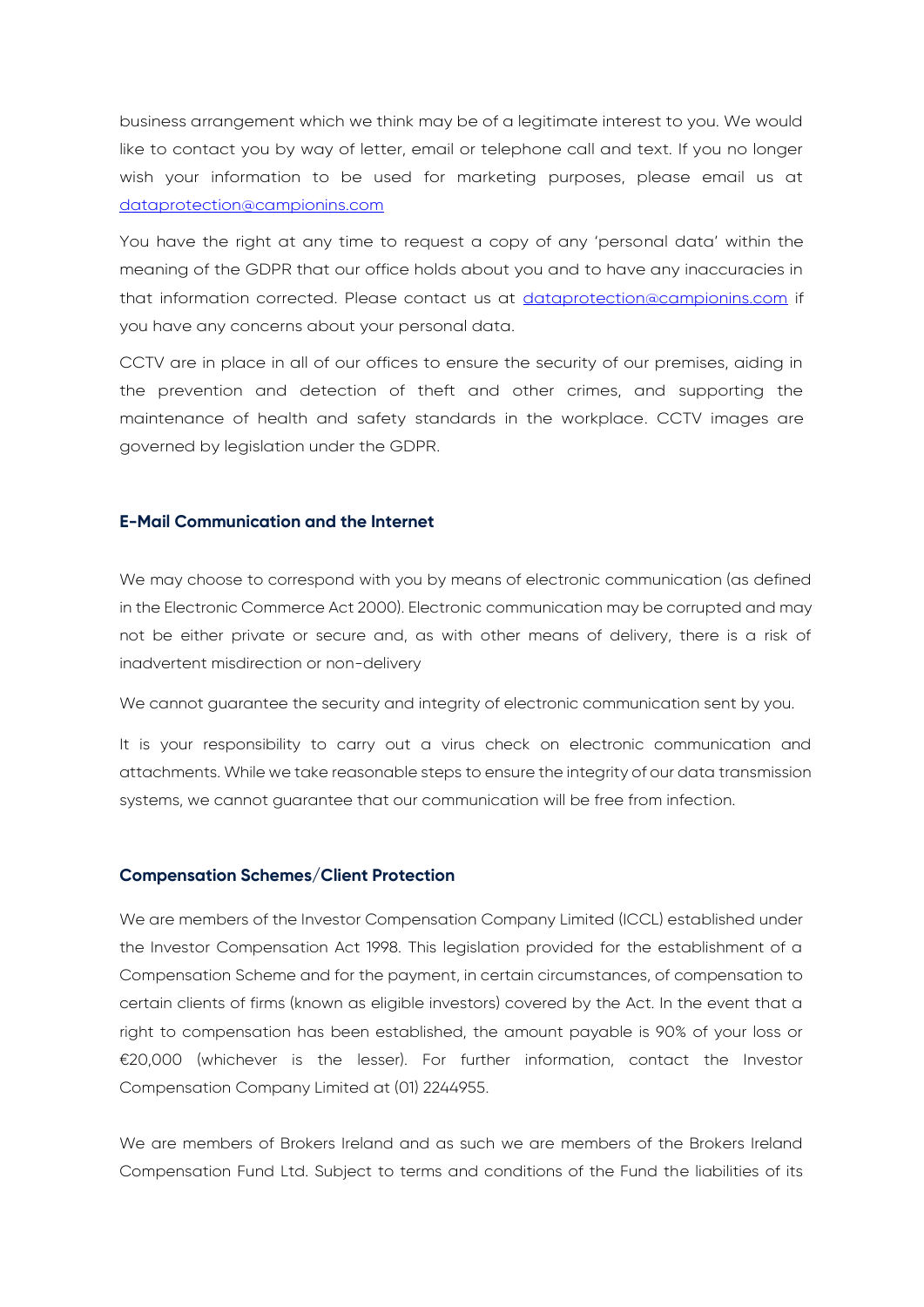member firms may be discharged by the Fund up to a maximum of €100,000 per client (€250,000 in aggregate) on behalf of the member firm if they are unable to do so or the above detailed ICCL has failed to adequately compensate affected clients of the member firm. Campion Insurances Limited also holds Professional Indemnity Insurance.

## **Anti-Money Laundering**

The Firm reserves the right to request information which it reasonably believes it needs to know in order to comply with the Criminal Justice (Money Laundering and Terrorist Financing) Act 2010 as amended. From time to time, we may ask customers to confirm (or reconfirm) their identity in order to comply with the Anti-Money Laundering requirements. Any suspicious transactions will be reported to the Gardai and Revenue in line with our regulatory obligations.

## **Duty Of Disclosure By Non-Consumer Commercial Clients** (Turnover of €3 m or more in the previous financial year)

You have a duty to disclose all material facts to insurers when arranging an insurance policy, throughout the life of that policy and when you are renewing it. Material facts are information that would influence a decision by an insurer whether to accept a risk and if so, on what premium and terms (e.g. are all previous claims disclosed, accidents, incidents, convictions, license endorsements, un-occupancy of a property, medical history, lifestyle questions on assurance proposal forms, change in circumstances such as name, address, etc.). In the event of non- disclosure an insurer has the right to cancel your insurance from inception and claims under your policy may not be met. Failure to make full disclosure may also cause difficulty for you trying to purchase insurance elsewhere. In the case of property insurance, the failure to have property insurance in place could lead to a breach of the terms and conditions attaching to any loan secured on that property. If you are in any doubt as to whether or not information is material, then it should be disclosed.

## **Consumer Insurance Contracts Act 2019 Information**

### Who is a Consumer?

Consumers are defined in the Act as natural persons and sole traders / partnerships / corporate entities with an annual turnover of €3m or less in the previous financial year.

Non-Consumer Commercial Clients (as noted above) have no duties and rights under the Act and therefore the following sections do not apply to them.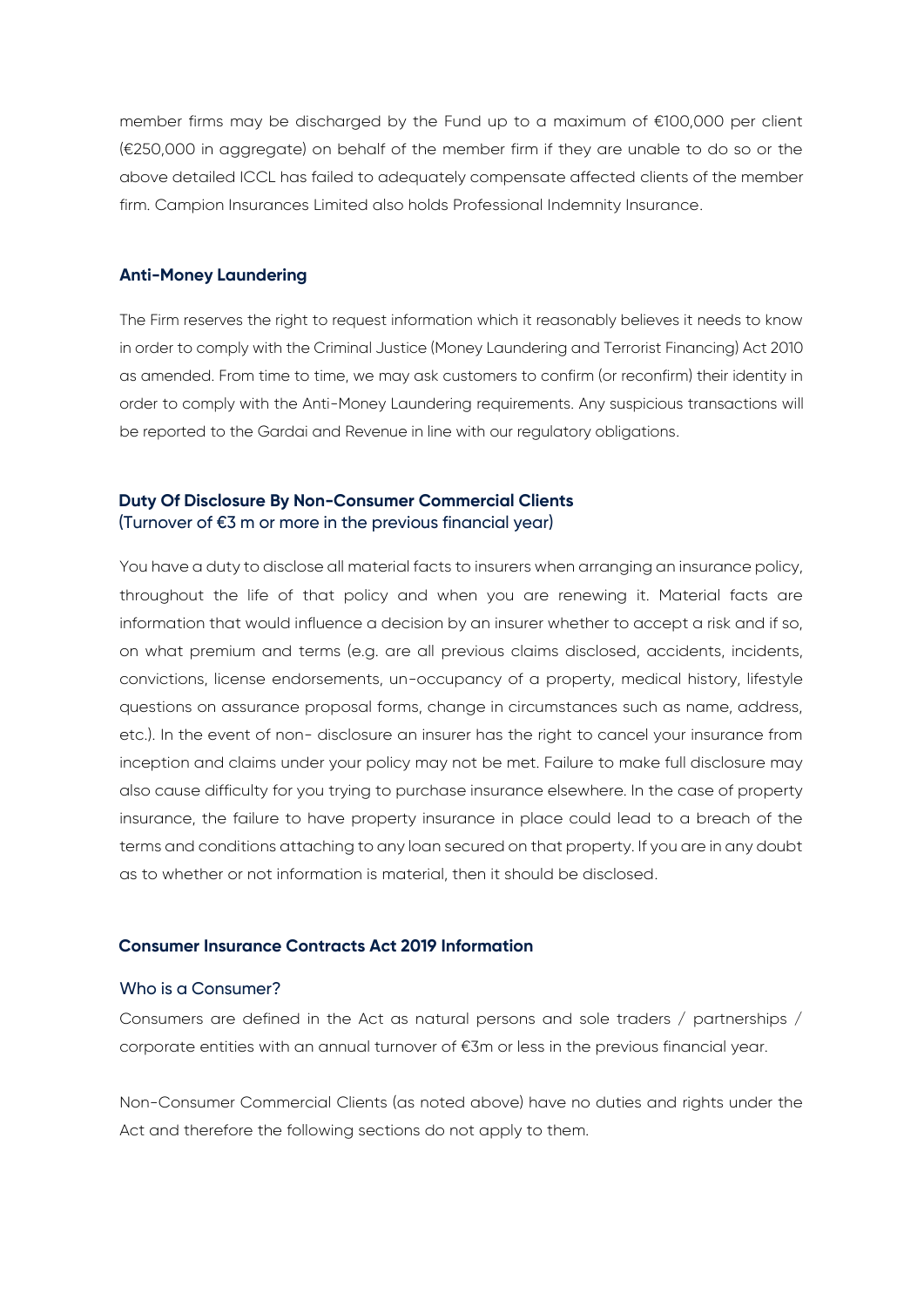## Duty Of Disclosure By Consumers

Section 14 (1) – (5) of the Act which is effective from 1st September 2021 alters consumer's duty of disclosure:

You are under a duty to answer all questions that have been asked, honestly and with reasonable care and attention. You are not under any duty to volunteer any information over and above what is asked in these questions. The questions we ask are material to the risk to be undertaken by the relevant insurer, or the calculation of the premium by the relevant insurer, or both. If you do not answer these questions honestly and with reasonable care and attention, the relevant insurer may use the remedies available to them, including any remedies under the Act (and any subsequent amending legislation) which may include the remedy to cancel the contract, reject a claim or to limit the amount they pay in the event of a claim.

Specific questions will be asked. Where you do not provide additional information (after being requested to do so) it can be presumed that the information previously provided remains unchanged.

## Post-Contract Stage & Claims

If, in respect of the insurance contract the insurer is not obliged to pay the full claim settlement amount until any repair, replacement or reinstatement work has been completed and specified documents for the work have been furnished to the insurer, the claim settlement deferment amount cannot exceed:

- 5% of the claim settlement amount where the claim settlement amount is less than €40,000, or
- 10% of the claim settlement amount where the claim settlement amount is more than €40,000.

- An insurer may refuse a claim made by a consumer under a contract of insurance where there is a change in the risk insured, including as described in an "alteration of risk" clause, and the circumstances have so changed that it has effectively changed the risk to one which the insurer has not agreed to cover.

- Any clause in a contract of insurance that refers to a "material change" will be interpreted as being a change that takes the risk outside what was in the reasonable contemplation of the contracting parties when the contract was concluded.

- The consumer must cooperate with the insurer in an investigation of insured events including responding to reasonable requests for information in an honest and reasonably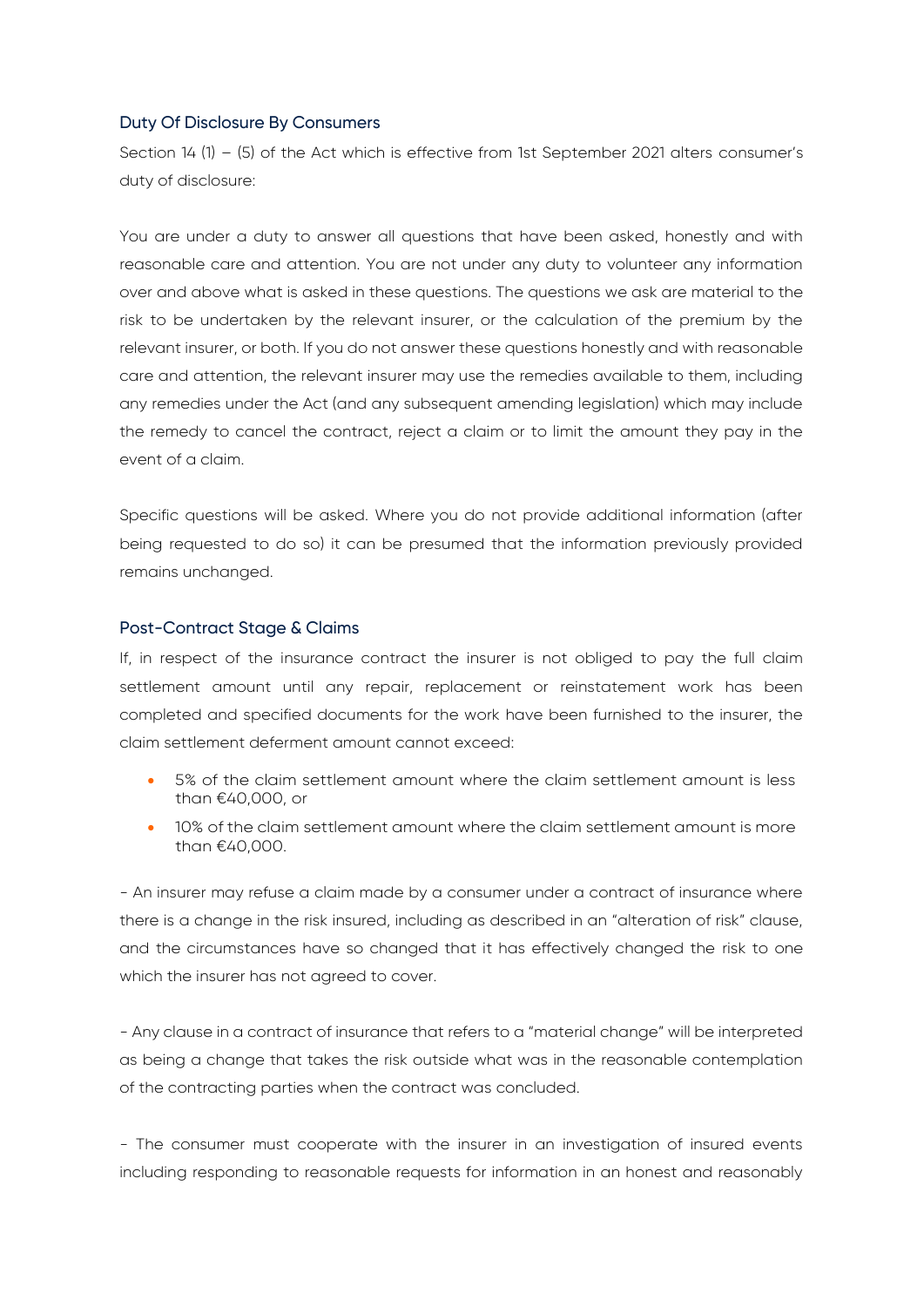careful manner and must notify the insurer of the occurrence of an insured event in a reasonable time.

- The consumer must notify the insurer of a claim within a reasonable time, or otherwise in accordance with the terms of the contract of insurance.

- If the consumer becomes aware after a claim is made of information that would either support or prejudice the claim, they are under a duty to disclose it. (The insurer is under the same duty).

- If the consumer makes a false or misleading claim in any material respect (and knows it to be false or misleading or consciously disregards whether it is) the insurer is entitled to refuse to pay and to terminate the contract.

Where an insurer becomes aware that a consumer has made a fraudulent claim, they must notify the consumer advising that they are avoiding the contract of insurance. It will be treated as being terminated from the date of the submission of the fraudulent claim. The insurer may refuse all liability in respect of any claim made after the date of the fraudulent act, and the insurer is under no obligation to return any of the premiums paid under the contract.

## **Customer Acknowledgement**

**THIS TERMS OF BUSINESS REPLACES WITH IMMEDIATE EFFECT ANY PREVIOUS DOCUMENT ISSUED TO YOU. I/WE ACKNOWLEDGE AND CONFIRM RECEIPT OF THIS TERMS OF BUSINESS AND THAT I/WE HAVE READ, UNDERSTAND AND ACCEPT THESE TERMS.**

**Signed:** . . . . . . . . . . . . . . . . . . . . . . . . . . . . . . . . . . . . . . . . . . . . . . . . . . . . . . . . . . . . . . . . . . . . **Date:** . . . . . . . . . . . . . . . . . . . . . .